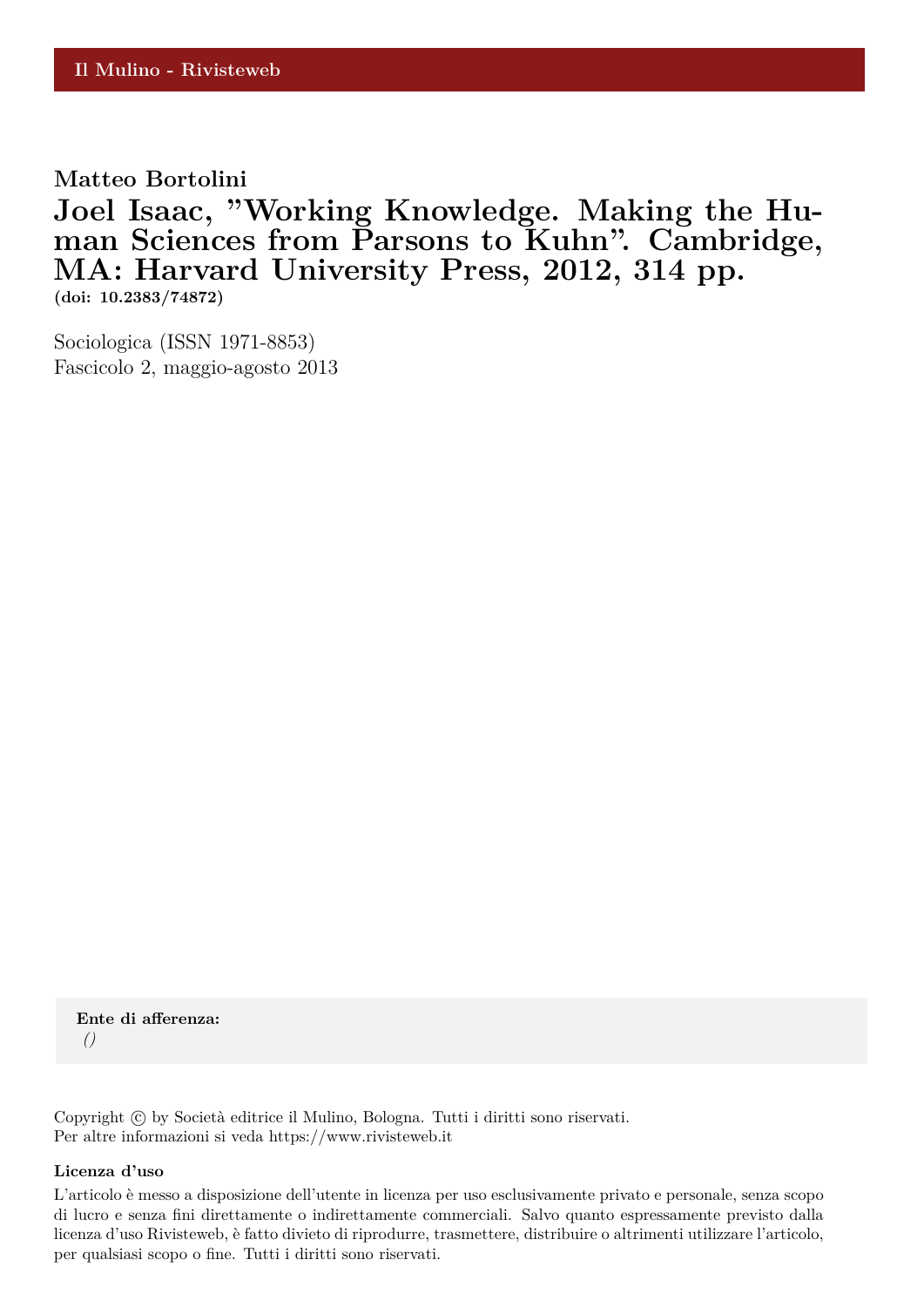### Book reviews

## **Joel Isaac, Working Knowledge. Making the Human Sciences from Parsons to Kuhn. Cambridge, MA: Harvard University Press, 2012, 314 pp.**

10.2383/74872

Initially, the history of a scientific discipline or an intellectual movement is usually written by the practitioners of that discipline, with a polemical intent – that is, as a weapon in the internal struggle for the appropriation of symbolic and institutional capital. The extensive use of documents and archival data is often a good sign of the emergence of a second wave of "true" historical scholarship, one which challenges received views and brings about a more nuanced and complex narrative of the rise (and often the fall) of disciplines and movements. Joel Isaac's *Working Knowledge* is a fine example of this new, documented and non partisan scholarship in the history of post-World War II human and social sciences – one which, however, has wider and deeper implications for an understanding of theoretical and philosophical debates.

Isaac's volume explores the hidden realms of that Harvardian "interstitial academy" (clubs, societies, seminars) in which, between 1930 and 1960, a diverse group of practitioners from established and less well-established disciplines created a dynamic and ever-changing synthesis of epistemology, theory and pedagogy [p. 5]. Focusing on the towering figure of the polymath L. J. Henderson, the chapters reconstruct the emergence of what Isaac calls "scientific philosophy" through a survey of informal and institutional venues (the Harvard Pareto Circle, the Society of Fellows, the Harvard Business School, the Department of Social Relations) and scientific and philosophical endeavors (operationism, Quine's translation of logical empiricism, and the first steps of Thomas Kuhn's account of scientific revolutions). Isaac's aim, however, is not merely historical: he shows how a detailed and sociologically informed history of the emergence and evolution of the "Harvard complex" – and of Kuhn's *The Structure of Scientific Revolutions*, the real point of arrival of the whole book – may save us from thinking of epistemological debates as unembodied struggles between abstract ideas, a view which tends to present discussions as epic zero-sum games in which reciprocal accommodations between positions and their convergence are impossible [p. 12 ff.]. In Isaac's account, the confrontation between rival epistemologies is seen more as the very stuff of which a structured field of disagreement is made, than as the juxtaposition of irredeemable distinctions.

*Working Knowledge* presents a convincing description of the ties and interactions between the protagonists of the human and social sciences at Harvard between 1930 and 1960, but Isaac's interest lies more in showing the evolution of ideas than in describing their consistency over time: there is a clear-cut difference between the Hendersonian starting point and the "revolutionary" configuration of epistemology, pedagogy and theory which we find in *The Structure of Scientific Revolutions*. Isaac's great accomplishment lies in narrating the story of an unfolding set of reciprocal influences explaining the development of ideas which, at face value, may seem very different and even antithetical.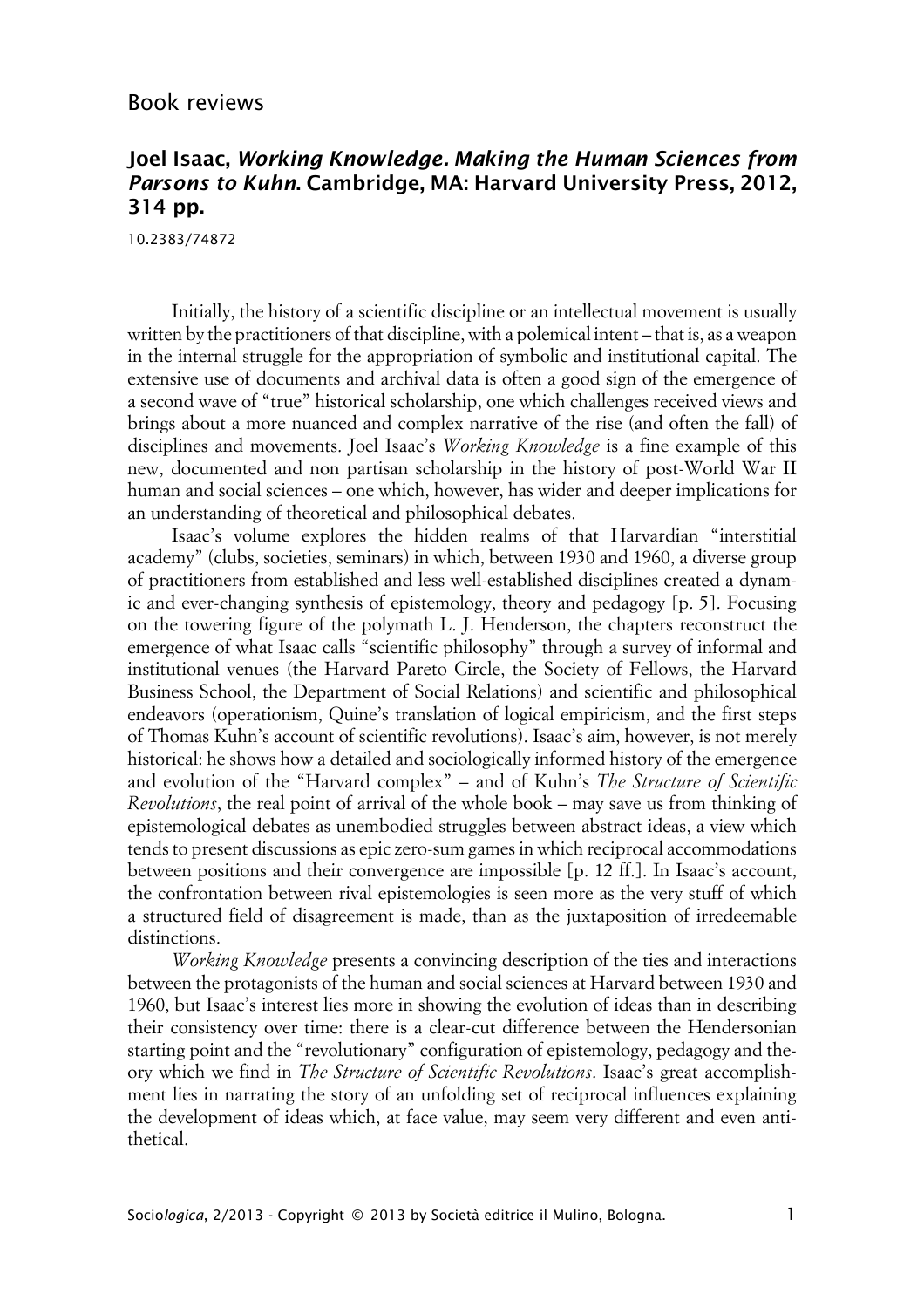#### *Bortolini*

However, from the viewpoint of the sociologist, the work has some limitations, which I would like to mention, in order to further the common research project which stands at the crossroads between the sociology of knowledge and the history of ideas. First, Isaac's book is without doubt highly sensitive to social theory and employs a robust – although not unreflective [see p. 27 ff.] – sociological scheme which closely relates ideas to practices and calls on scholars to focus attention on the informal and institutional settings in which ideas are thought out, elaborated, discussed and diffused [p. 6]. At the same time, Isaac's early essays on these topics, especially "Tangled Loops" [Isaac 2009], were much more theoretically informed and, in the end, more palatable for historically oriented sociologists.

Second, Isaac's history of the Department of Social Relations correctly revamps the main theme of his 2010 essay "Theorist at Work" [Isaac 2010a], a fine piece of work which contested the idea of theory as disembodied thinking and explained it as a practice provided with specific and technical conceptual and graphic tools. At the same time, Isaac pays little attention to the Department's two major research *cum* pedagogic venues – the Ramah and the Boston Mobility projects [see p. 178]. In view of his focus on training practices and the relationship between education, theory construction and epistemology, this decision is inexplicable – in fact, all first-person accounts of the life and spirit of the Department of Social Relations in the 1940s and 1950s emphasize the centrality of both projects as pedagogical devices of consensus *and* theory building.

Last but not least, the story of the Department of Social Relations ends too early and too abruptly. What about Talcott Parsons in the 1960s? And what about the "products" of the Department of Social Relations, that is, its graduates? And what about the destiny of Parsons's most beloved students? Clifford Geertz is cited as the "avatar of laissezfaire literary postmodernism" [p. 233], but other names come to mind: Neil Smelser, Robert Bellah and David Schneider. And what about Robert K. Merton, that most illustrious Harvard graduate, who took a different path to the integration of pedagogy, theory and empirical research? In Isaac's "Tool Shock" [Isaac 2010b], the differences between Parsons, Merton and George C. Homans had been finely assessed and explained, but unfortunately that subject did not make its way into the book. In particular, Merton's role as the one link between the original Hendersonian cadre, Sarton's history of ideas, the development of the sociology of science and Kuhn's training is left in shadow.

In spite of these limitations, Isaac's depiction of the Harvard complex and its protagonists is so powerful that readers would not only like to know more about their personal and professional relationships, but are driven to fantasize about a whole series of "what if's?" In particular, one wonders what would have happened to sociological functionalism, and American sociology in general, if Parsons had incorporated Kuhn's shift from a concept of normal science based on consensus to a more ambivalent idea of science built on "non-disagreement" [p. 221 ff.] at the core of his theory of social and cultural systems in the early 1960s – that is, before the tide of anti-Parsonianism reduced his standing and influence on the profession. One suspects that the answer is to be found precisely in the work of those, among Parsons's students, who led the "interpretive turn" in social theory and were all too quickly labeled as "post-modernists" – that is, Schneider, Bellah and Geertz.